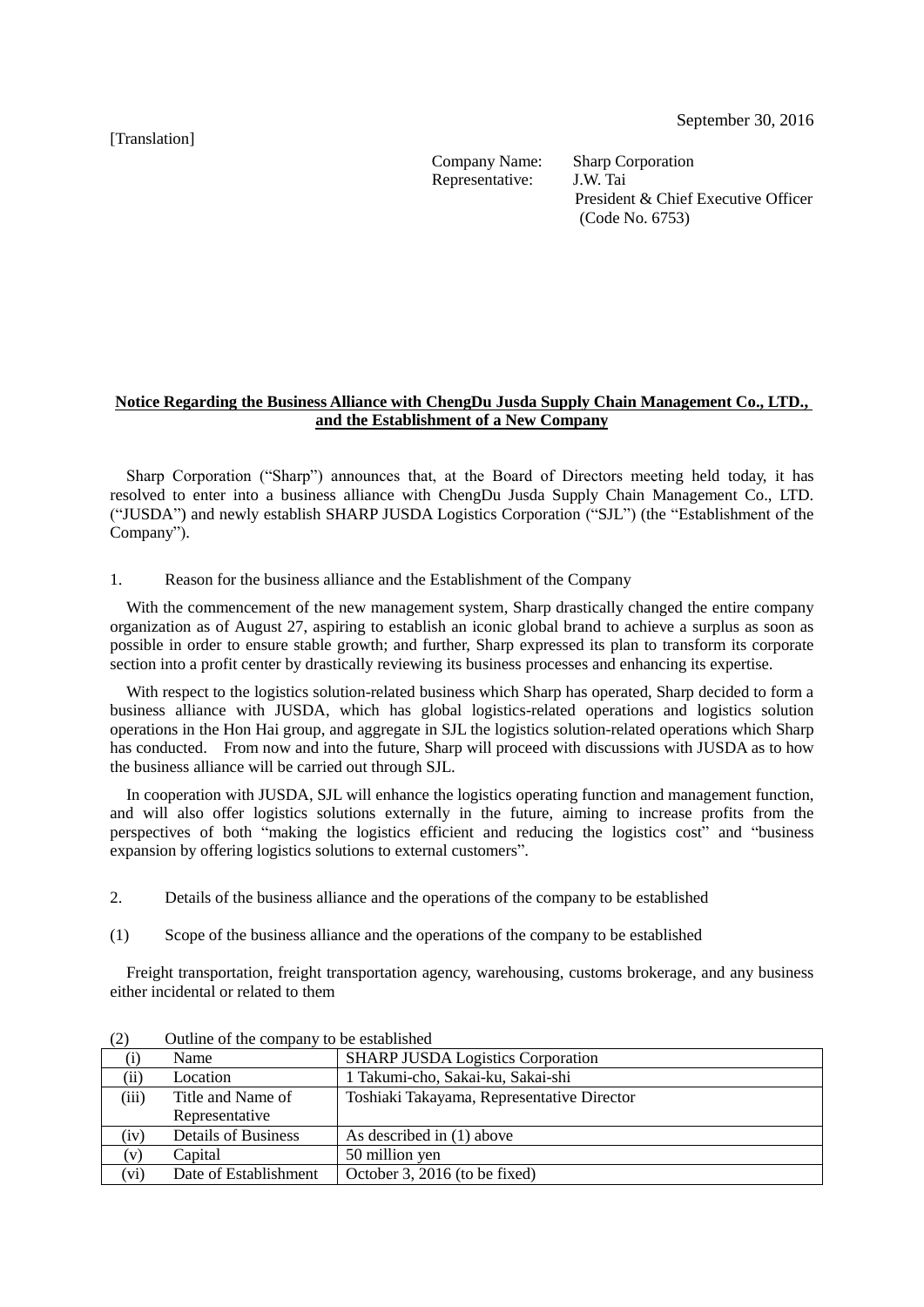| (vii)  | Fiscal Year End                                                                            | March 31                                                            |  |  |
|--------|--------------------------------------------------------------------------------------------|---------------------------------------------------------------------|--|--|
| (viii) | <b>Total Assets</b>                                                                        | 100 million yen (at establishment)                                  |  |  |
| (ix)   | <b>Net Assets</b>                                                                          | 100 million yen (at establishment)                                  |  |  |
| (x)    | Relationship between the Listed Company and the Relevant Company                           |                                                                     |  |  |
|        | Capital Relationship                                                                       | Sharp will own all shares of the relevant company at establishment. |  |  |
|        | Personnel Relationship                                                                     | Mr. Toshiaki Takayama, will be the Representative Director of the   |  |  |
|        |                                                                                            | relevant company, and is the representative director of Sharp.      |  |  |
|        | Transaction                                                                                | The relevant company is scheduled to be entrusted with Sharp's      |  |  |
|        | Relationship                                                                               | logistics operations and the like.                                  |  |  |
|        | The relevant company is a related company of Sharp, and falls under<br>Status as a Related |                                                                     |  |  |
|        | Party                                                                                      | the category of a related party of Sharp.                           |  |  |
|        |                                                                                            | No related person or related company of the relevant company falls  |  |  |
|        |                                                                                            | under the category of a related party of Sharp.                     |  |  |

3. Outline of the other party to the business alliance

| (i)                        | Name                                                                                     | ChengDu Jusda Supply Chain Management Co., LTD.                                                    |                                                                     |                      |  |
|----------------------------|------------------------------------------------------------------------------------------|----------------------------------------------------------------------------------------------------|---------------------------------------------------------------------|----------------------|--|
| $\overline{(\mathrm{ii})}$ | Location                                                                                 | Chengdu City, Sichuan Province, China                                                              |                                                                     |                      |  |
| (iii)                      | Title and Name of                                                                        | Kathy Yang, Chairman                                                                               |                                                                     |                      |  |
|                            | Representative                                                                           |                                                                                                    |                                                                     |                      |  |
| (iv)                       | <b>Details of Business</b>                                                               | Warehousing, Transportation, Freight Forwarding, Investment                                        |                                                                     |                      |  |
| (v)                        | Capital                                                                                  | RMB 3,300,400                                                                                      |                                                                     |                      |  |
|                            |                                                                                          | $(49,935)$ thousand yen. Calculated at the exchange rate of 1 RMB =                                |                                                                     |                      |  |
|                            |                                                                                          | 15.13 yen as of September 29, 2016)                                                                |                                                                     |                      |  |
| (vi)                       | Date of Establishment                                                                    | October 11, 2010                                                                                   |                                                                     |                      |  |
| (vii)                      | Major Shareholder and                                                                    |                                                                                                    | Hon Hai Precision Industry Co., Ltd. ("Hon Hai Precision Industry") |                      |  |
|                            | Shareholding Ratio                                                                       | indirectly owns 100%.                                                                              |                                                                     |                      |  |
| (viii)                     |                                                                                          | Relationship between the Listed Company and the Relevant Company                                   |                                                                     |                      |  |
|                            | Capital Relationship                                                                     | The relevant company is indirectly 100% invested in by Hon Hai                                     |                                                                     |                      |  |
|                            |                                                                                          | Precision Industry, Sharp's parent company (*1). Therefore, the                                    |                                                                     |                      |  |
|                            |                                                                                          | relevant company is a subsidiary of Hon Hai Precision Industry.                                    |                                                                     |                      |  |
|                            | <b>Personnel Relationship</b>                                                            | There is no personnel relationship that needs to be stated between                                 |                                                                     |                      |  |
|                            |                                                                                          | Sharp and the relevant company.                                                                    |                                                                     |                      |  |
|                            |                                                                                          | Mr. J.W. Tai, Sharp's President and Chief Executive Officer, is the                                |                                                                     |                      |  |
|                            |                                                                                          | director of Hon Hai Precision Industry.                                                            |                                                                     |                      |  |
|                            | Transaction                                                                              | There is no transaction relationship that needs to be stated between                               |                                                                     |                      |  |
|                            | Relationship                                                                             | Sharp and the relevant company.                                                                    |                                                                     |                      |  |
|                            |                                                                                          | There is no transaction relationship that needs to be stated between                               |                                                                     |                      |  |
|                            |                                                                                          | any related person or related company of Sharp and those of the                                    |                                                                     |                      |  |
|                            | Status as a Related                                                                      | relevant company.                                                                                  |                                                                     |                      |  |
|                            |                                                                                          |                                                                                                    | The relevant company is a subsidiary of Hon Hai Precision Industry, |                      |  |
|                            | Party                                                                                    |                                                                                                    | and the relevant company and every related company of the relevant  |                      |  |
|                            |                                                                                          | company fall under the category of a related party of Sharp.                                       |                                                                     |                      |  |
|                            |                                                                                          | No related person of the relevant company falls under the category of<br>a related party of Sharp. |                                                                     |                      |  |
| (ix)                       | Consolidated Results of Operations and Consolidated Financial Conditions of the Relevant |                                                                                                    |                                                                     |                      |  |
|                            | Company for Previous Three Fiscal Years (*2)                                             |                                                                                                    |                                                                     |                      |  |
|                            | <b>Fiscal Year Ended</b>                                                                 | Fiscal year ending                                                                                 | Fiscal year ending                                                  | Fiscal year ending   |  |
|                            |                                                                                          | December 2013                                                                                      | December 2014                                                       | December 2015        |  |
|                            | <b>Consolidated Net</b>                                                                  | RMB 14,126                                                                                         | RMB 28,989                                                          | RMB 149,441          |  |
|                            | Assets                                                                                   | thousand                                                                                           | thousand                                                            | thousand             |  |
|                            |                                                                                          | $(245,089$ thousand                                                                                | (560,647 thousand                                                   | (2,740,752 thousand  |  |
|                            |                                                                                          | yen)                                                                                               | yen)                                                                | yen)                 |  |
|                            | <b>Consolidated Total</b>                                                                | RMB 63,217                                                                                         | RMB 121,107                                                         | RMB 1,304,261        |  |
|                            | Assets                                                                                   | thousand                                                                                           | thousand                                                            | thousand             |  |
|                            |                                                                                          | $(1,096,822)$ thousand                                                                             | (2,342,210 thousand                                                 | (23,920,154 thousand |  |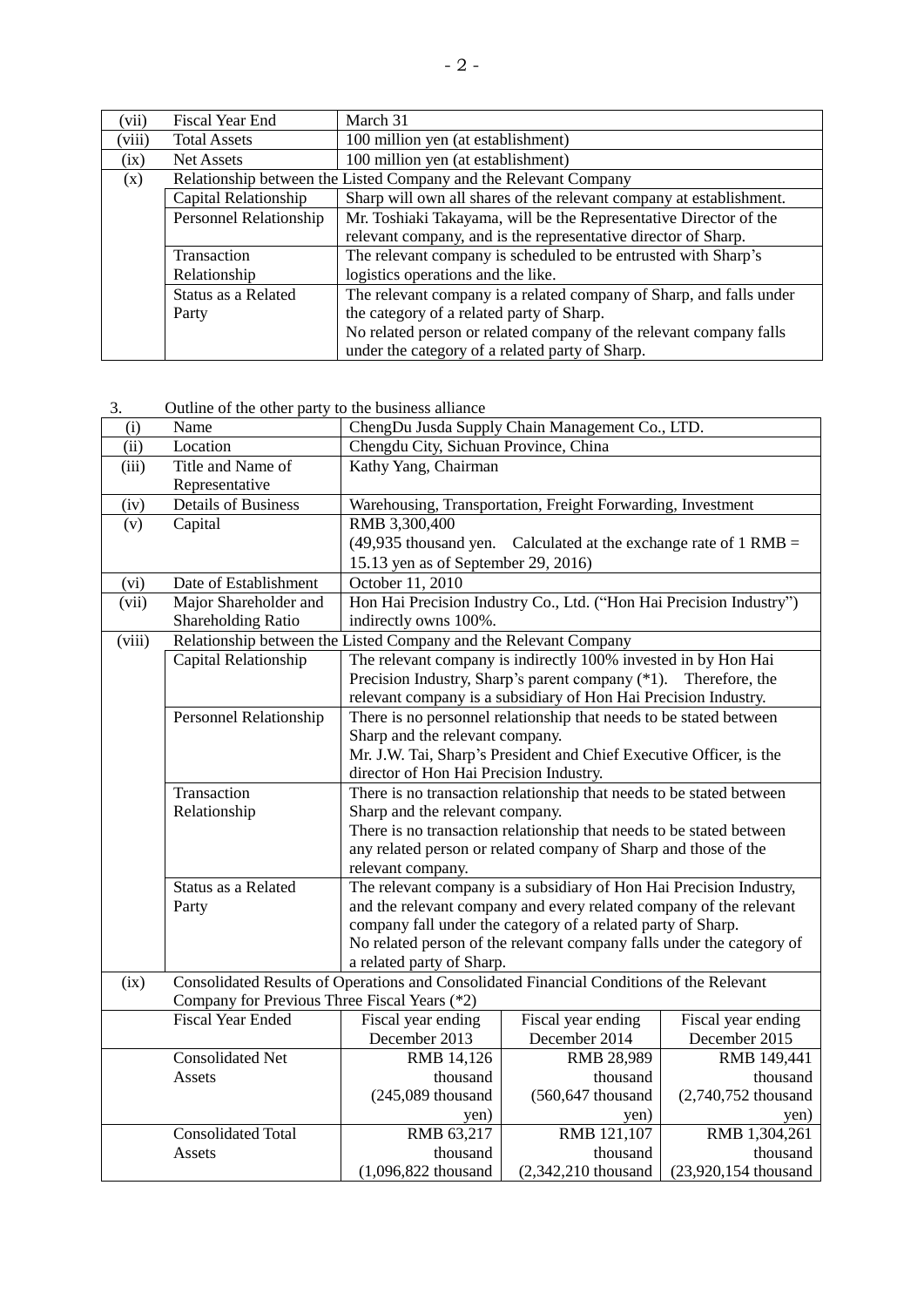|                               | yen)                   | yen)                  | yen)                   |
|-------------------------------|------------------------|-----------------------|------------------------|
| <b>Consolidated Net</b>       |                        |                       |                        |
| Assets per Share              |                        |                       |                        |
| <b>Consolidated Proceeds</b>  | RMB 97,285             | RMB 165,500           | RMB 2,154,825          |
| of Sale                       | thousand               | thousand              | thousand               |
|                               | $(1,687,903)$ thousand | (3,200,777 thousand   | (39,519,490 thousand   |
|                               | yen)                   | yen)                  | yen)                   |
| <b>Consolidated Operating</b> | RMB 6,562 thousand     | RMB 16,657            | RMB 166,625            |
| Income                        | $(113,847)$ thousand   | thousand              | thousand               |
|                               | yen)                   | (322,150 thousand     | $(3,055,907)$ thousand |
|                               |                        | yen)                  | yen)                   |
| <b>Consolidated Ordinary</b>  | RMB 6,777 thousand     | <b>RMB</b> 16,760     | RMB 163,958            |
| Income                        | $(11,587)$ thousand    | thousand              | thousand               |
|                               | yen)                   | $(324, 143)$ thousand | (3,006,995 thousand    |
|                               |                        | yen)                  | yen)                   |
| Net Income Attributable       | RMB 5,627 thousand     | RMB 14,863            | RMB 118,451            |
| to Owners of Parent           | $(97, 620$ thousand    | thousand              | thousand               |
|                               | yen)                   | $(287, 447)$ thousand | $(2,172,388)$ thousand |
|                               |                        | yen)                  | yen)                   |
| <b>Consolidated Net</b>       |                        |                       |                        |
| Income per Share              |                        |                       |                        |
| Dividend per Share            |                        |                       |                        |

\*1 In this notice, the judgment that Hon Hai Precision Industry is Sharp's parent company and other judgements relating to the related company and the related party are based on the facts recognized by Sharp pursuant to Japanese law, regulations, and accounting standards. Such judgments are not made based on laws, regulations, or accounting standards other than those of Japan.

- $*2$  In the above results, conversion was based on 1 RMB = 17.35 yen (as of December 30, 2013) for the fiscal year ending December 2013, 1 RMB = 19.34 yen (as of December 30, 2014) for the fiscal year ending December 2014, and  $1$  RMB = 18.34 yen (as of December 30, 2015) for the fiscal year ending December 2015.
- 4. Number of acquired shares, acquisition price, and the status of shares held before and after the acquisition

The amount to be paid in: 100 million yen (1,000 yen per share)

Number of shares at establishment: 100,000 shares (ratio of voting rights: 100%)

(1) Date of resolution by the Board of Directors: September 30, 2016

(2) Date of establishment and business initiation of SJL: October 3, 2016 (to be fixed)

6. Future outlook

The transactions' impact on the consolidated results for the fiscal year ending March 2017 will be minor.

- 7. Matters concerning the transactions with the controlling shareholder, etc.
- (1) Whether the transactions fall under transactions with the controlling shareholder, etc., and whether they conform to the guidelines regarding measures to protect minority shareholders

Since JUSDA, the partner in the business alliance, is a subsidiary of Hon Hai Precision Industry, this transaction falls under transactions with the controlling shareholder, etc.

While Sharp is considering the guidelines regarding measures to protect minority shareholders,

<sup>5.</sup> Schedule